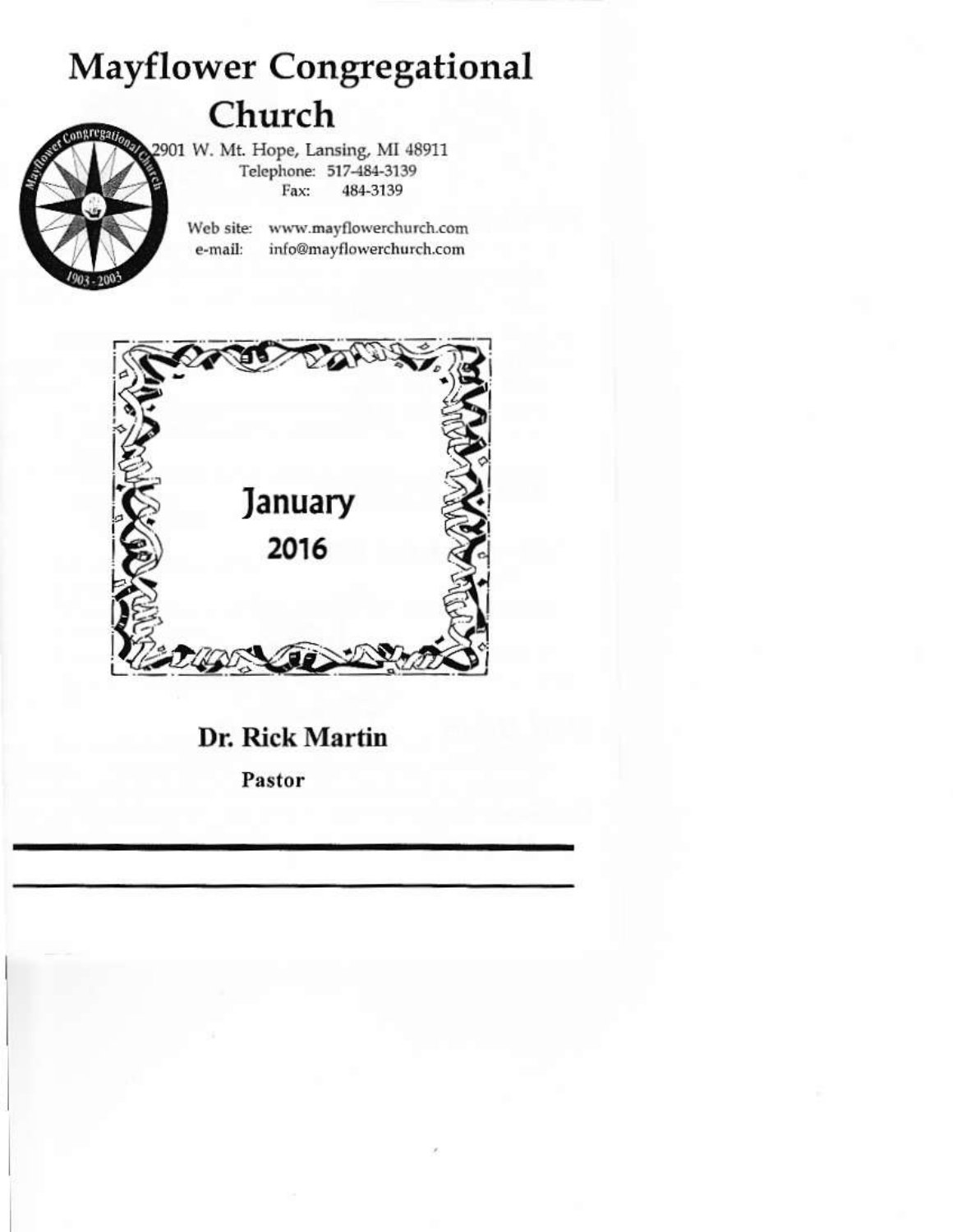

# Birthdays

1/8 - Janet Hershey 1/11 - Abigail Rutledge  $1/24$  - Lois Ries 1/24 - Susan Schweinfurth 1/28 - Kathryn Fuller 1/28 - Solomon Fuller

### **ANNIVERSARIES**

1/1 - Jerry & Barb Fuller



**Head Ushers** Lois Ries

Outreach Focus Mitten Tree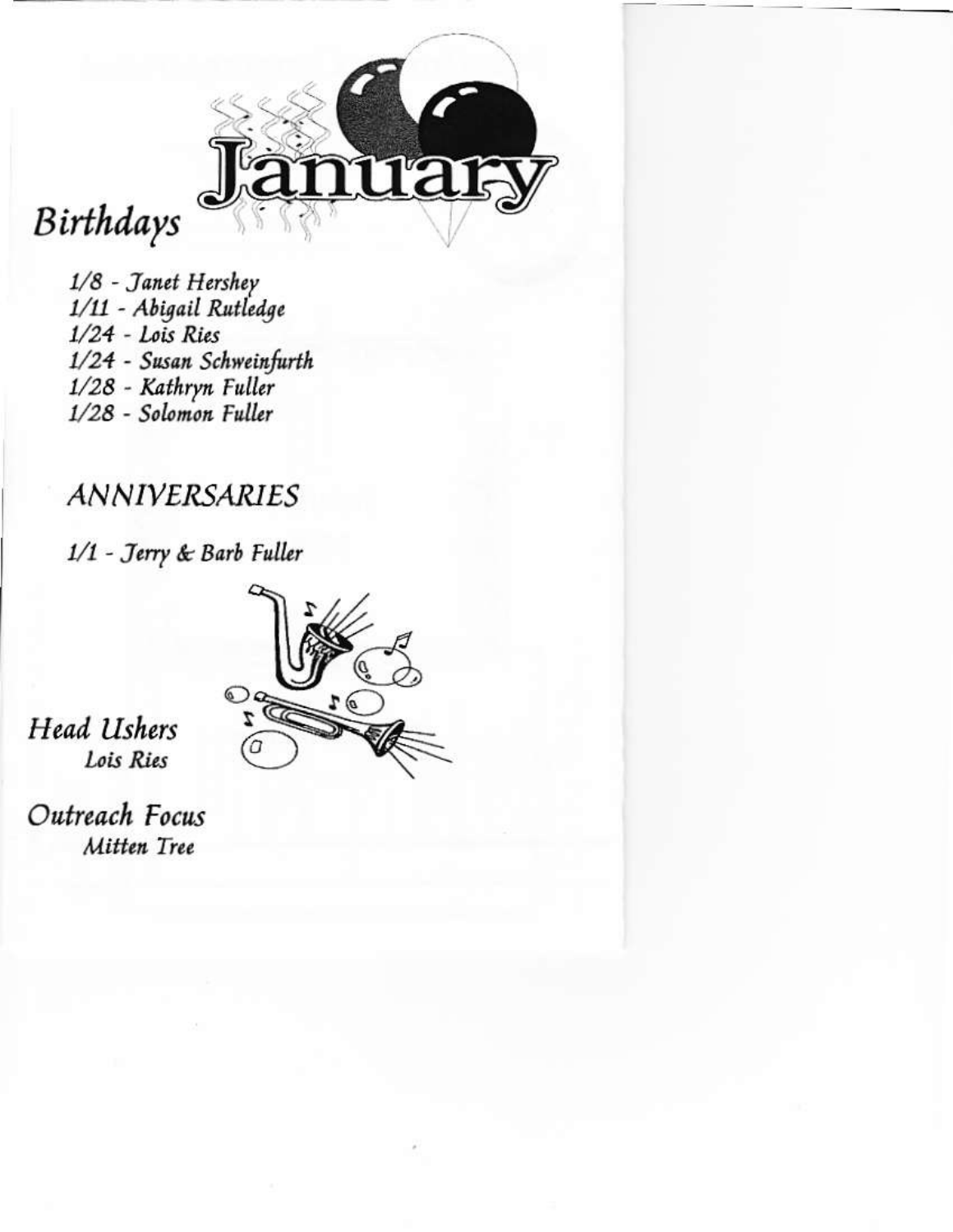

From The Pastor's Desk

Some Things Old - Some Things New

Happy New Year! That's our hope, isn't it? A better, happier year in 2016 than 2015. More good, less bad, More love, less hate. More blessings, less trials. More fun, less sadness. This is my prayer for you. Amen.

What does 2016 hold for us? No one really knows, except God. My best guess is: some of the same old things & some new things. May some of the new things be:

1) Being a step closer in our walk with God

- 2) Having better relationships with our spouse, family, church family & friends
- 3) Being a bit better in the human being department, a better person, a better Christian
- 4) Fill in the blank

Some of the old things will be:

1) Jesus

Hebrews 13:8 Jesus Christ is the same vesterday and today and forever. 2) God's plans for you

Jeremiah 29:11 For I know the plans I have for you," declares the Lord, "plans to prosper you and not to harm you, plans to give you hope and a future.

I'm sure 2016 will hold a mixture of "good" and "bad" for most people. However, as we keep our eyes on Jesus and follow Him, "I will turn their mourning into gladness; I will give them comfort and joy instead of sorrow" (Jeremiah 31:13). May 2016 be a year of blessings for you, and for Mayflower Congregational Church.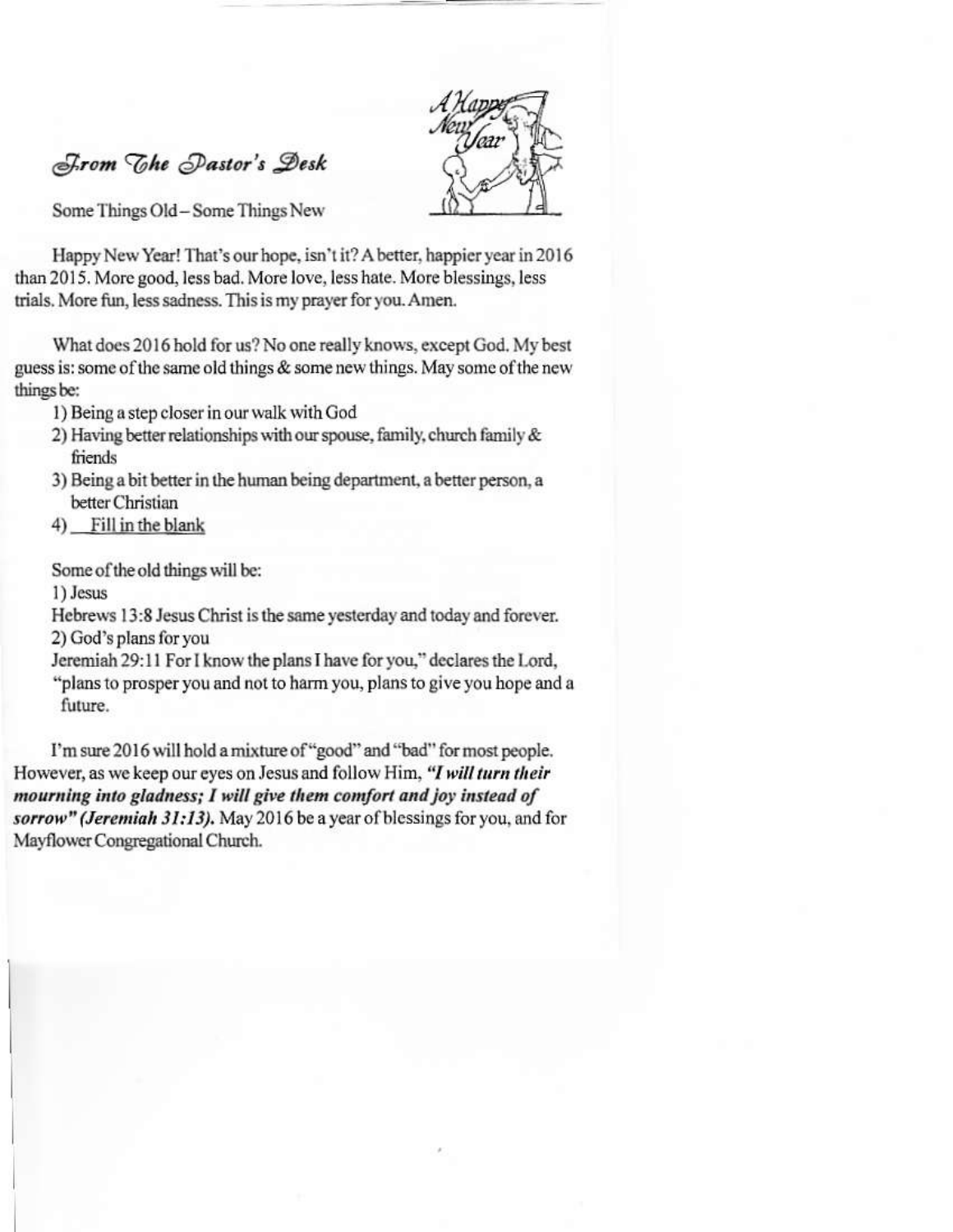#### **Mayflower Financial News**

We continue to have successful 2<sup>nd</sup> Saturday Suppers this fall, in December we served 95 people. The Harvest Festival donations brought in \$180.

A brief summary of our finances as of November 30, 2015:

| Income:   | \$10,130.45 |
|-----------|-------------|
| Expenses: | 5,842.98    |
|           | \$4,287.47  |

**YTD** for Eleven Months Income: Expenses:

\$95,373.64 80.865.52 \$14,508.12

| Fund Balances:               |             |
|------------------------------|-------------|
| Checking:                    | \$15,613.56 |
| <b>Bequest Funds Savings</b> | 19,013.44   |
| Memorial Fund CD             | 5,497.26    |
| CD Savings                   | 22,311.76   |
|                              | \$62,436.02 |

A more detailed report is available in the brochure rack near the church office.

> Treasurer Linda Wheeler

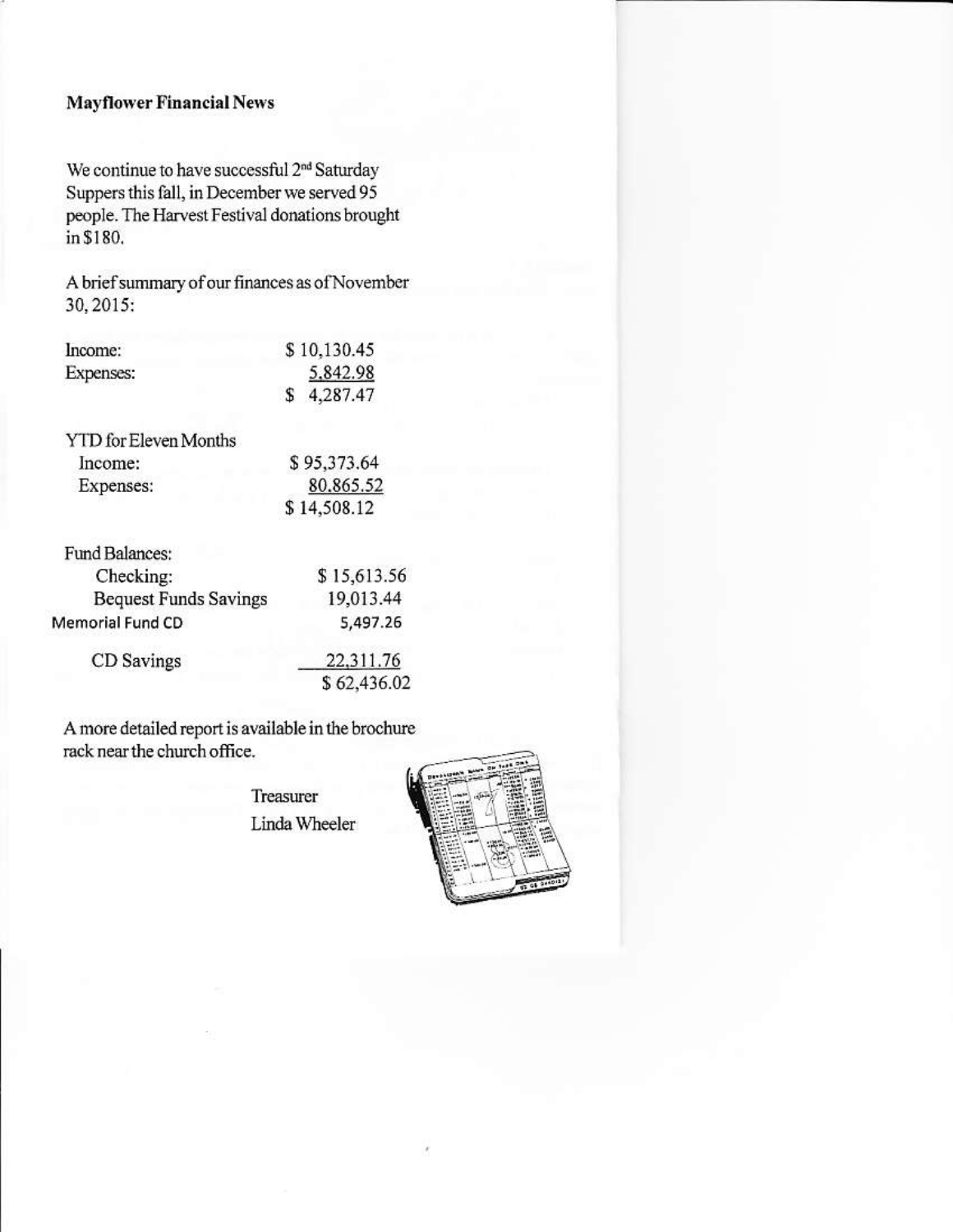$9f$ 

by Wm. C. McHarris



These are indeed perilous times. The rise of talk radio, 24/7 cable news, and especially the internet have made it possible for information waves to travel faster than brain waves. As a result, demagogues and doomsayers are barraging us with worst-possible scenarios and dire predictions for the future unless we take heed of their prejudices and advice. What are we to do?!

Rudyard Kipling is rather out of style nowadays, when the very idea of stiff-upper-lip stoicism is met with scorn. Nor was he gender inclusive. Nevertheless, I find his poem, "If-," written some 120 years ago, to contain strangely appropriate, timely, and sage advice. And were he writing it today rather than in Victorian times. I'm sure the ending of the last stanza would have been altered to fit in with our - hopefully - more inclusive society:

> If you can keep your head when all about you Are losing theirs and blaming it on you, If you can trust yourself when all men doubt you, But make allowance for their doubting too: If you can wait and not be tired of waiting, Or being lied about, don't deal in lies, Or being hated, don't give way to hating, And yet don't look too good, nor talk too wise:

If you can dream-and not make dreams your master; If you can think—and not make thoughts your aim: If you can meet with Triumph and Disaster And treat those two imposters just the same; If you can bear to hear the truth you've spoken Twisted by knaves to make a trap for fools, Or watch the things you gave your life to, broken, And stoop and build 'em up with worn-out tools: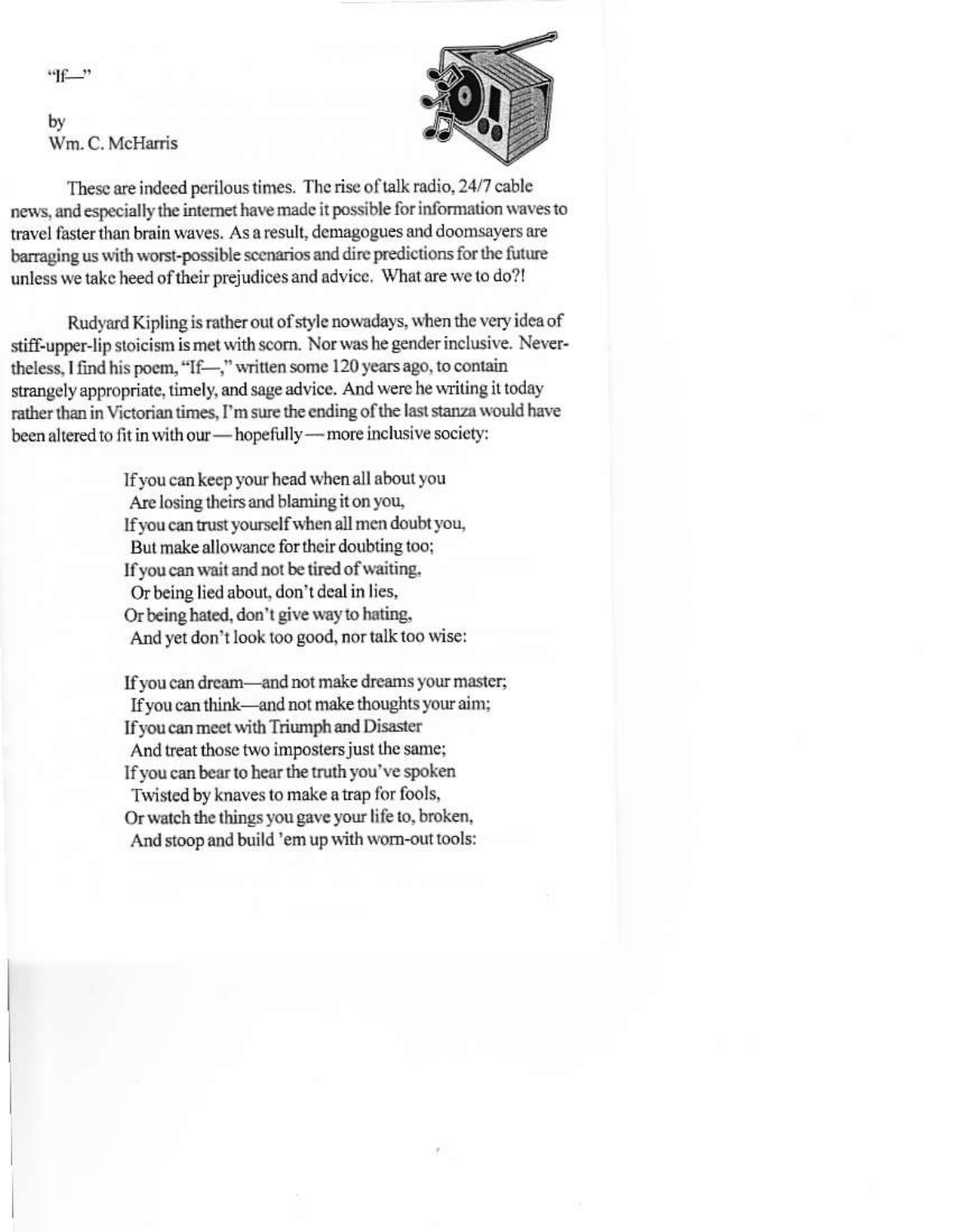#### (continued from Bill McHarris)

If you can make one heap of all your winnings And risk it all on one turn of pitch-and-toss, And lose, and start again at your beginnings And never breathe a word about your loss: If you can force your heart and nerve and sinew To serve your turn long after they are gone, And so hold on when there is nothing in you Except the Will which says to them: "Hold on!"

If you can talk with crowds and keep your virtue, Or walk with Kings-nor lose the common touch, If neither foes nor loving friends can hurt you, If all men count with you, but none too much; If you can fill the unforgiving minute With sixty seconds' worth of distance run. Yours is the Earth and everything that's in it, And—which is more—you'll be a Man, my son.

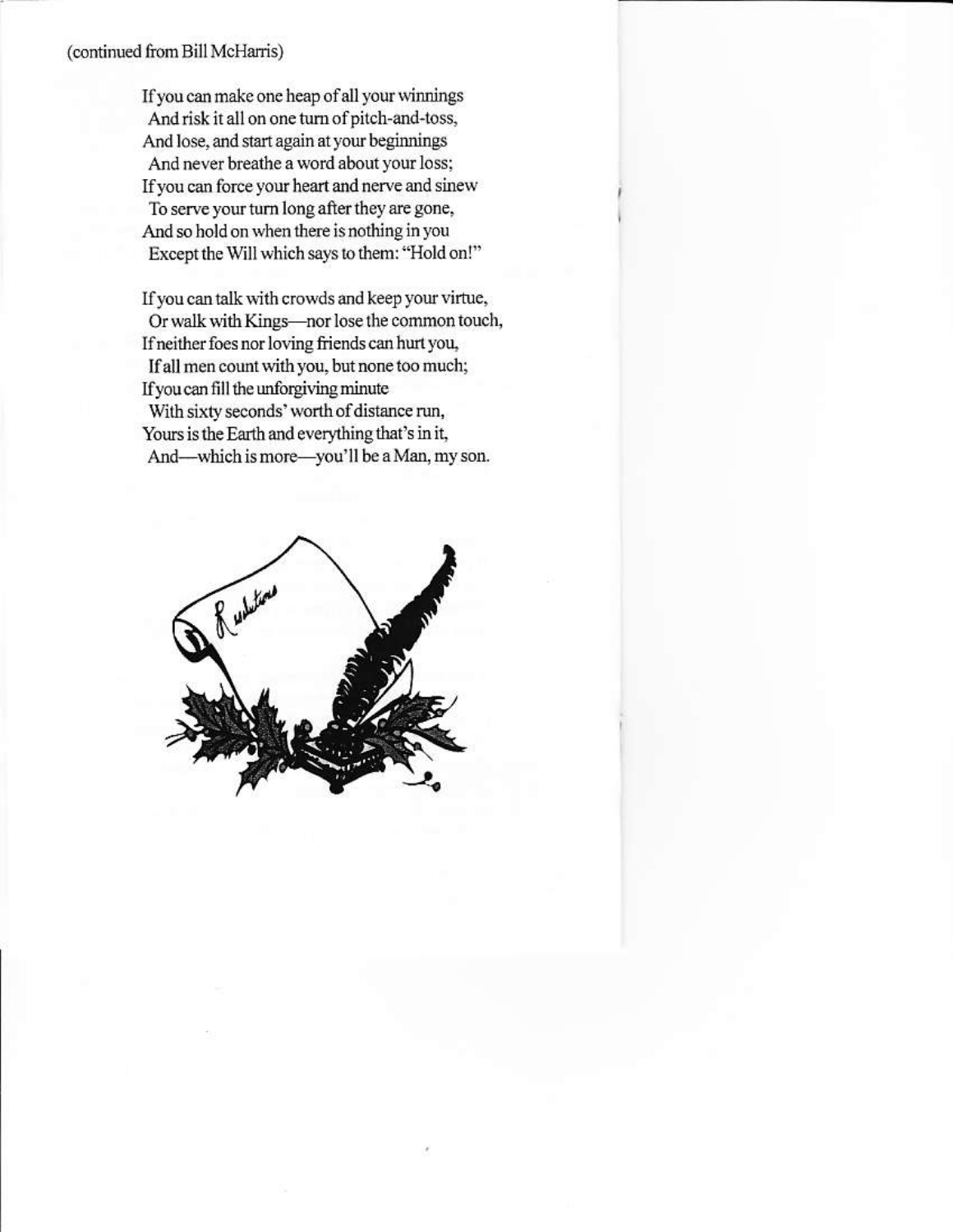#### 30 WAYS TO BETTER HEALTH IN 2016 -

- 1. Drink plenty of water.
- 2. Eat breakfast like a king, lunch like a prince and dinner like a beggar.
- 3. Eat more foods that grow on trees and plants, and eat less food that is manufactured in plants.
- 4. Live with the 3 E's Energy, Enthusiasm, and Empathy.
- 5. Make time for praver and reflection.
- 6. Play more games.
- 7. Read more books than you did in 2012.
- 8. Sit in silence for at least 10 minutes each day.
- 9. Sleep for at least 7 hours. Personality:
- 10. Take a 10-30 minutes walk every day and while you walk, smile.
- 11. Don't compare your life to others'. You have no idea what their i journey is all about.
- 12. Don't have negative thoughts or things you cannot control. Instead invest your energy in the positive present moment.
- 13. Don't over do; keep your limits.
- 14. Don't take yourself so seriously; no one else does.
- 15. Don't waste your precious energy on gossip.
- 16. Dream more while you are awake.
- 17. Envy is a waste of time. You already have all you need.
- 18. Forget issues of the past. Don't remind your partner with his/her mistakes of the past. That will ruin your present happiness.
- 19. Life is too short to waste time hating anyone. Don't hate others.
- 20. Make peace with your past so it won't spoil the present.
- 21. No one is in charge of your happiness except you.
- 22. Realize that life is a school and you are here to learn. Problems are simply part of the curriculum that appear and fade away like algebra class but the lessons you learn will last a lifetime.
- 23. Smile and laugh more.

24. You don't have to win every argument. Agree to disagree. Community:

- 25. Call your family often.
- 26. Each day give something good to others.
- 27. Forgive everyone for everything.
- 28. Spend time with people over the age of 70&under the age of 6.
- 29. Try to make at least three people smile each day.
- 30. What other people think of you is none of your business.

Author Unknown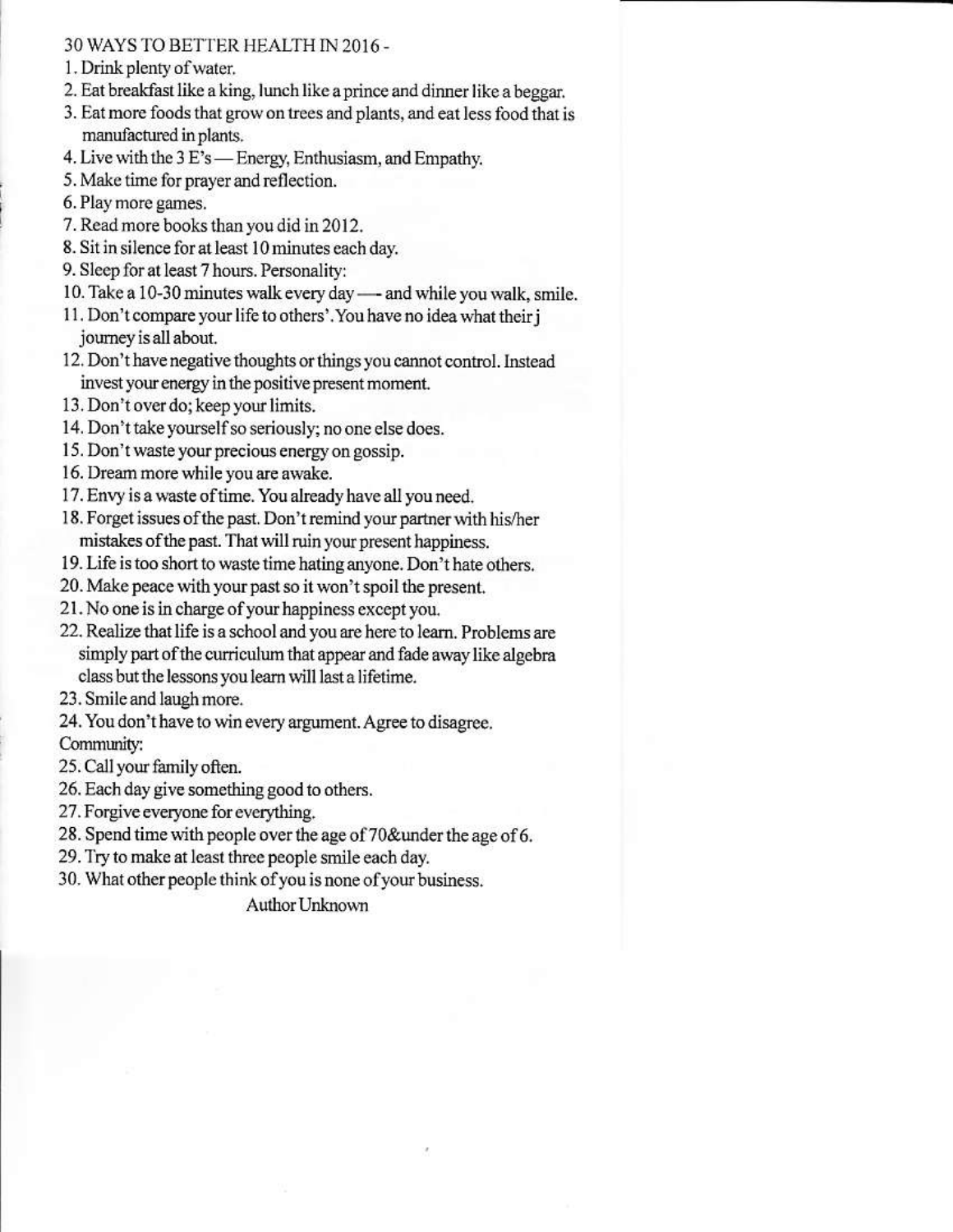2016 is your year. You will do anything and everything to make yourself a better person inside and out. This year you will spend time on your problems not others problems. You will put yourself first to gain every ounce of happiness you lost in 2015. This is your wake up call. You will make your dreams into reality this year. You will put your determination to it. This year is for you to be reborn to the person you need and want to be. 2016 is your year. - New Years Pep-Talk

I would like to thank Liz Canfield for writing the Christmas Play this year. Liz has a real knack for capturing the issues of the season in spite of family challenges this year. I appreciate your story-telling skills.

Thank you, thank you...

Meredith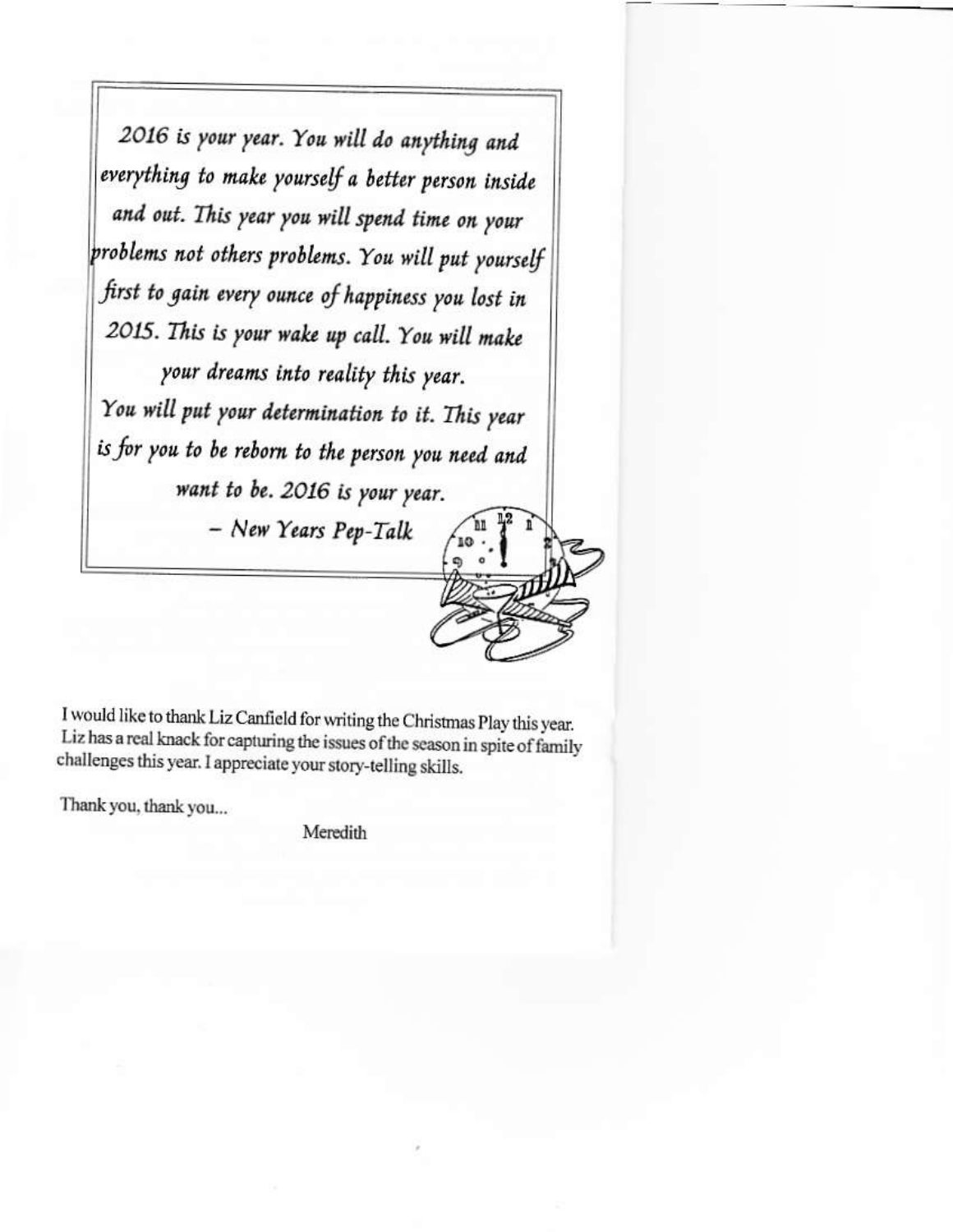#### **From the Trustees**

We have established a new fund, which we are calling "Mayflower Heat," in preparation for the inevitable day when the vintage boiler in the Mayflower basement finally rejects any more repairs and instead demands a replacement. We do not know exactly what a new boiler (or more modern source of heat) will cost when the blow falls, but it will be a lot – we are guessing almost half of



our total pledges for one whole year. That is why we are asking for you to contribute when you can, so we can save up money in advance.

It occurred to me that one way you could contribute would be do it as a gift to a friend or relative. My sister Rachel and her husband have not given us a Christmas present for years. Instead they send us a certificate saying they have donated in our name to Heifer International, a charity we all admire. If you should choose to donate to Mayflower Heat this way, we will provide you a certificate and some small gift to give to your recipient. But you do not have to do the gift-certificate thing - we will be very, very happy to see the fund accumulate by any means!

Rilla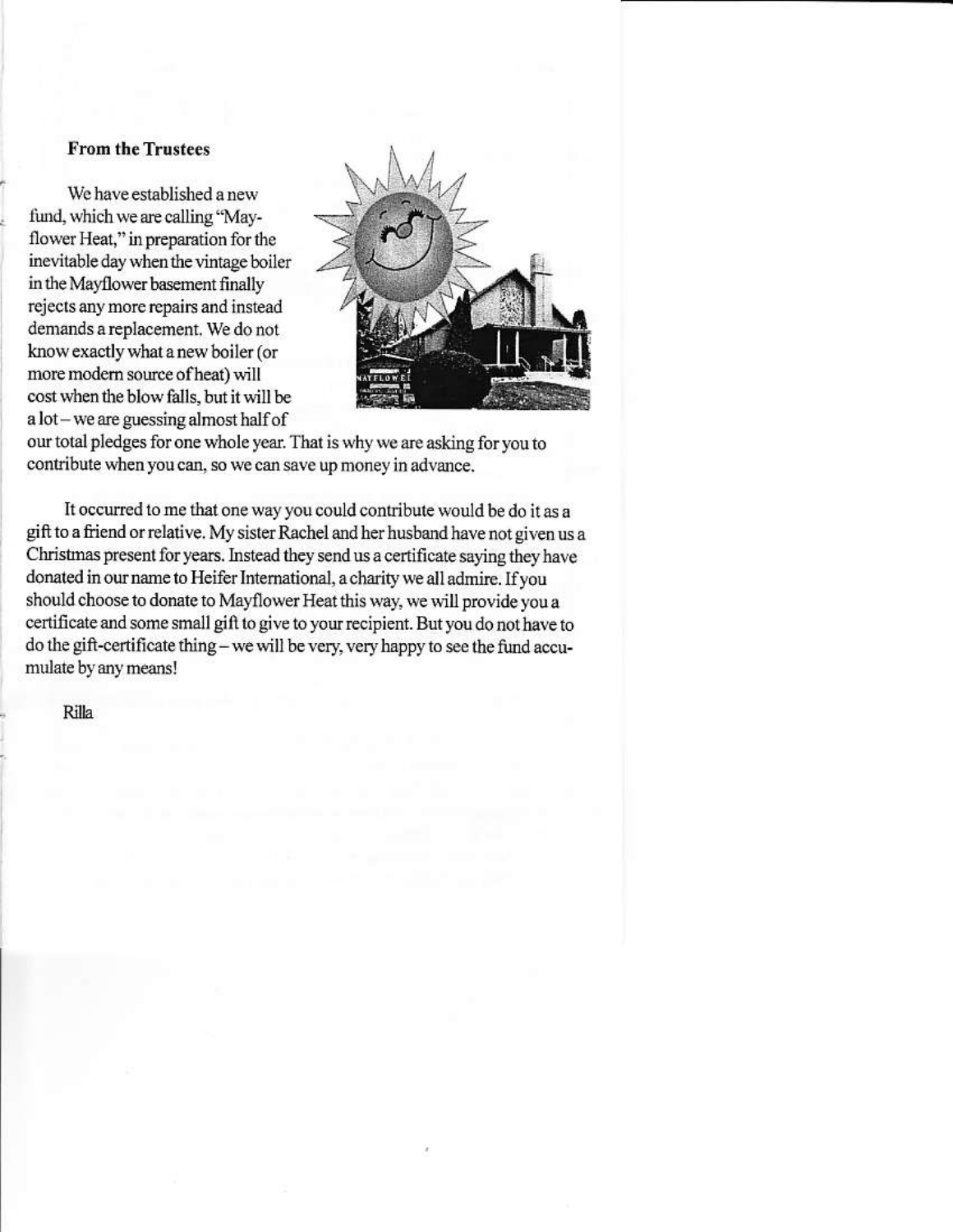#### **Music Notes**

Do you ever become a little "blue" after January 1st with the hustle and bustle of the holidays over and the coldest and snowiest months of the new year ahead? If you answered yes you would be like thousands of other folks who live in Michigan.



I have a secret for you - it doesn't have to be that way. I believe that for the most part the weather is a mind-over-matter situation. Yes, it can slow us down or even keep us from participating in planned activities at times, but we all have the ability to accept those things we can't change and do something about what we  $can - us!$ 

Christina Georgiana Rossetti (1830-1894) wrote one of my favorite Christmas hymns, "In the Bleak Midwinter." What I love so much about this particular piece of music is that it has such a foreboding title but contains such beautiful melodies. The first verse says:

In the bleak midwinter Frosty wind made moan, Earth stood hard as iron. Water like a stone:

Snow had fallen, snow on snow, Snow on snow, In the bleak midwinter, Long ago.

Christina portrays such a dreary world into which the baby Jesus was born. She isn't insinuating that it snowed in Bethlehem at the time of the birth, but is using the word "snow" as symbolism of the cold rejection Mary and Joseph received in their time of need as well as the purity freshly fallen snow represents. The last stanza Christina wrote is:

What can I give him, Poor as I am? If I were a shepherd, I would bring a lamb:

If I were a wise man, I would do my part, Yet what I can I give him; Give my heart.

Do you get it? As we look at the coming cold months of winter, we can see it as either a dreary and miserable time to endure or as a time to think about what we can do for others less fortunate than ourselves. Winter is good thinking time; it is a time to snuggle under a warm blanket and count our blessings; it is a time to reach out to someone else, even if it is a brief email or telephone call.

We do have control over our reactions to winter - will you let it get you down or will you see the beauty and opportunities in it? It's all up to you.